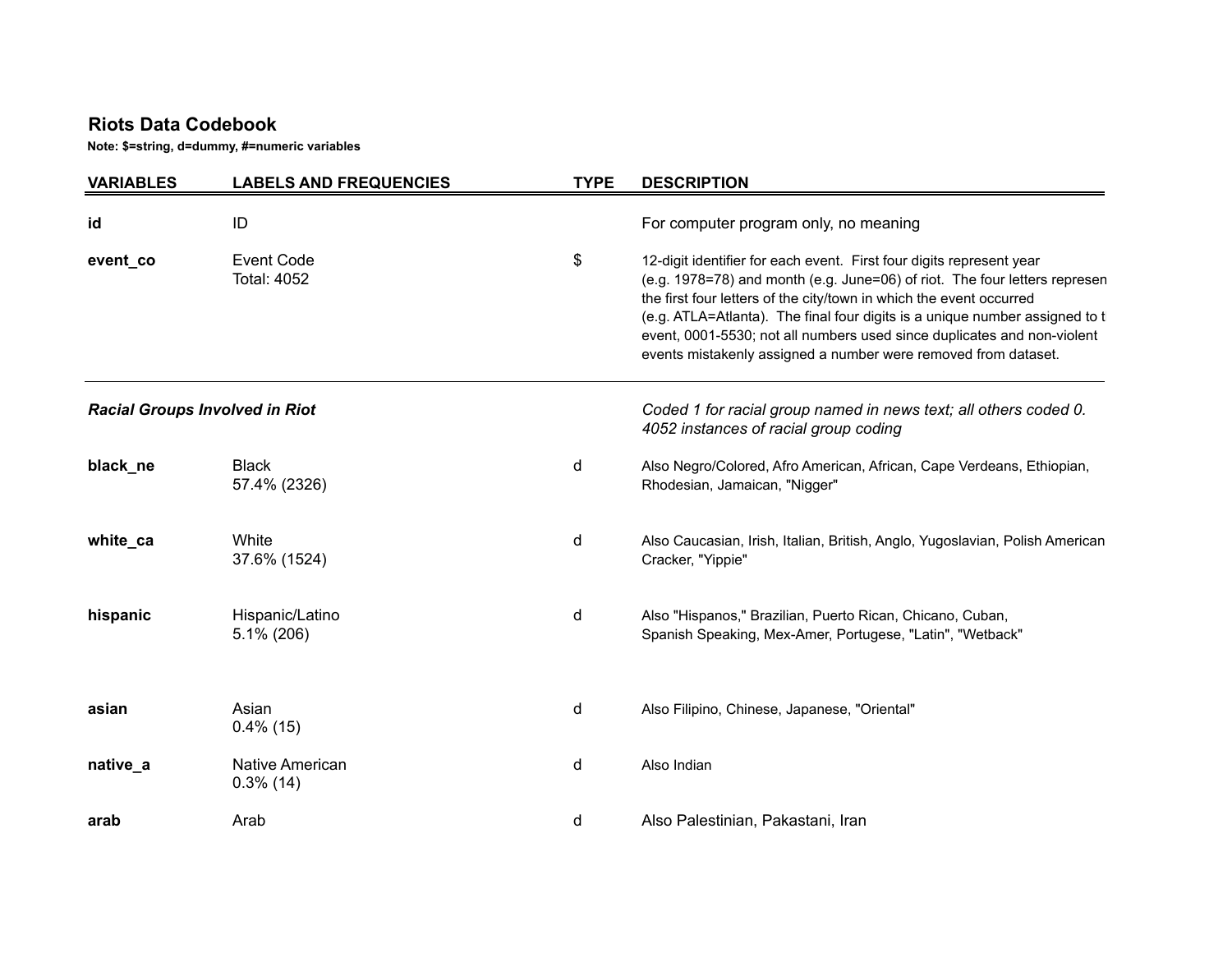| other_s             | <b>Other Racial Group</b><br>$2.9\%$ (118)        | d  | 1= any race group identified that is not listed in racial group variable                                                     |
|---------------------|---------------------------------------------------|----|------------------------------------------------------------------------------------------------------------------------------|
| racial_g            | Other Racial Group Specified<br>(See attachment)  | \$ | Verbatim from news text for other s                                                                                          |
| <b>Type of Riot</b> |                                                   |    | Each type found in description of event coded 1; all others coded 0.                                                         |
| type_1              | Protest and damage<br>10.5% (424)                 | d  | Protest resulting in damage to property (ransacking, bombing, burning, etc                                                   |
| type_2              | Protest & Violence-No Weapons<br>$8.5\%$ (343)    | d  | Protest resulting in Interpersonal violence WITHOUT weapons (shoving,<br>kicking punching, etc.)                             |
| type_3              | Protest & Violence-W/ Weapons<br>10.6% (431)      | d  | Protest resulting in interpersonal violence with use of weapons (rocks,<br>bottle, chairs, guns, knives, pipes, bricks, etc. |
| type_4              | Interpersonal Violence-No Weapons<br>32.9% (1335) | d  | Interpersonal without weapons (shoving, punching, kicking, scuffles, etc.)                                                   |
| type_5              | Interpersonal Violence-W/Weapons<br>32.3% (1309)  | d  | Interpersonal violence with weapons (see above list)                                                                         |
| type_6              | <b>Property Damage</b><br>20% (810)               | d  | Damage to property: vandalism, flooding, breaking, overturning, (excludes<br>arson and bombing).                             |
| type_7              | Bombing<br>21.2% (861)                            | d  | Bombing including Molotov Cocktails, dynamite, firecrackers, grenades,<br>other firebombs                                    |
| type_8              | Arson<br>13.2% (533)                              | d  | Arson                                                                                                                        |
| type_9              | Looting<br>$6.5\%$ (264)                          | d  | Looting or Robbery                                                                                                           |

0.1% (3)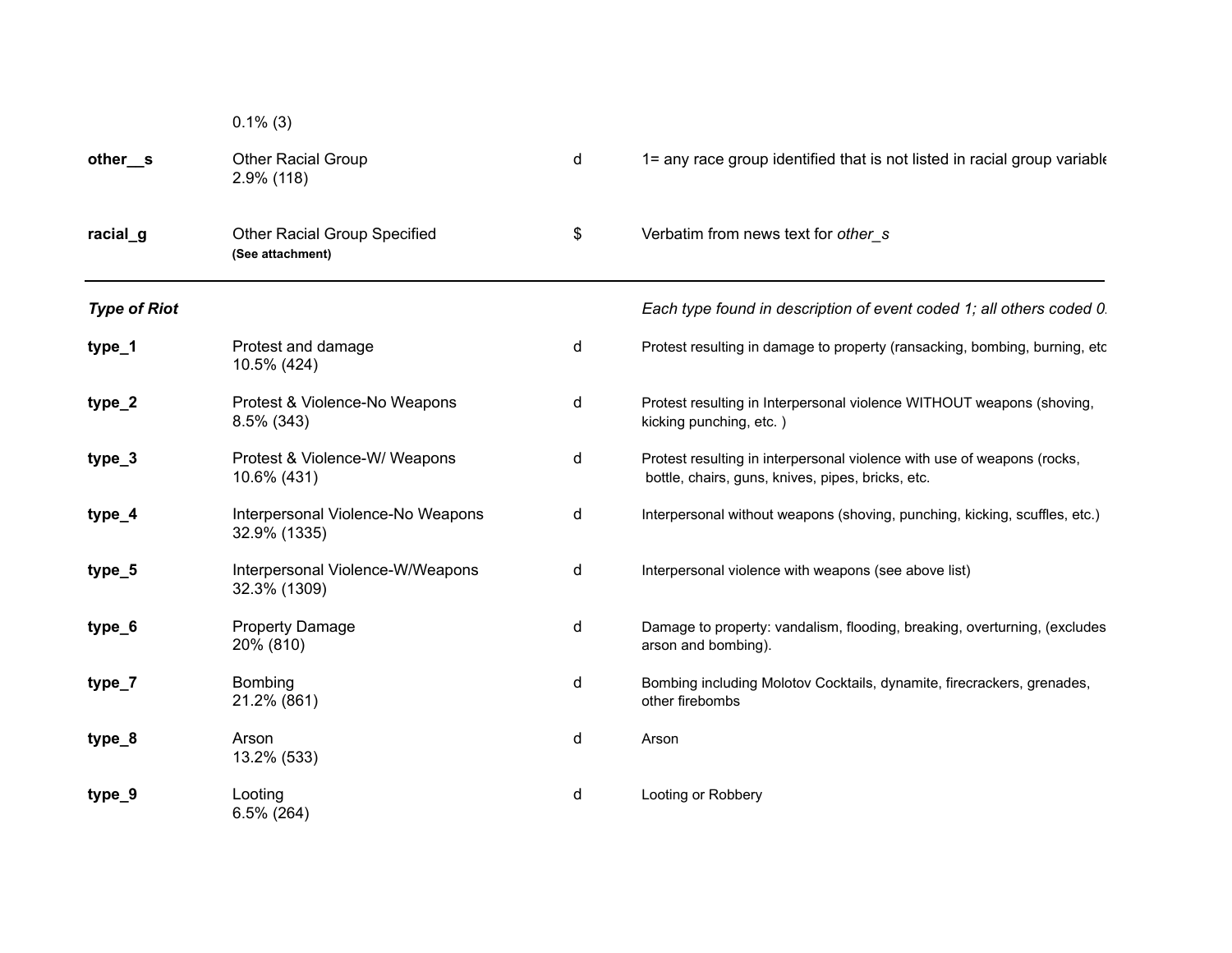| type_10                               | Occupation of Property<br>$3.5\%$ (142)                                                                     | d                     | Seizure or occupation of buildings or other property                                                                                                                                                                                             |
|---------------------------------------|-------------------------------------------------------------------------------------------------------------|-----------------------|--------------------------------------------------------------------------------------------------------------------------------------------------------------------------------------------------------------------------------------------------|
| type_11                               | Accidental Injury/Prop Damage<br>$1\%$ (40)                                                                 | d                     | Accidental injuries or property damage                                                                                                                                                                                                           |
| type_12                               | Other<br>1% (40)                                                                                            | d                     | 1= any other type of riot not listed in type variables                                                                                                                                                                                           |
| other_ty                              | Other Type Identified<br>(See attachment)                                                                   | \$                    | Description from news text for type_12                                                                                                                                                                                                           |
| <b>General Information about Riot</b> |                                                                                                             |                       | Location of event, date event started and ended, duration, number<br>participants, description of event                                                                                                                                          |
| event_ci                              | <b>Event City</b><br>(See attachment)                                                                       | \$                    | 960 cities identified as having an event, ranging from 1 to 275 insta                                                                                                                                                                            |
| event_st                              | <b>Event State</b><br>(See attachment)                                                                      | \$                    | 48 states and Washington, D.C., identified as having an event,<br>ranging from 1 to 454 instances.                                                                                                                                               |
| start_da                              | <b>Start Date</b><br>(See attachment)                                                                       | day/mo/yr<br>00/00/00 | Earliest start date is 01/12/1968. Last start date is 12/13/1972.                                                                                                                                                                                |
| end_date                              | <b>End Date</b>                                                                                             | day/mo/yr<br>00/00/00 | End date of event                                                                                                                                                                                                                                |
| date_alloc                            | Assigned start and end date<br>79 cases had missing data on start and<br>end date, and were assigned dates. |                       | Data was missing on this variable. In rare cases where sequence of<br>outcomes provided info, dates were estimated based on this info.<br>Otherwise, start date filled in with the 15th of the month; end date is<br>based on duration of event. |
| duration                              | <b>Duration</b><br>$0.25 = 78.6\%$ (3185)<br>$0.5 = 5.5\%$ (224)<br>$0.75 = 1\% (41)$                       | #                     | Decimal estimate: ranges from .25 (6 hours or less) to 14 days.<br>$3.25 = 0\% (1)$<br>$3.5 = 0.2\%$ (10)<br>$4 = 1\% (40)$                                                                                                                      |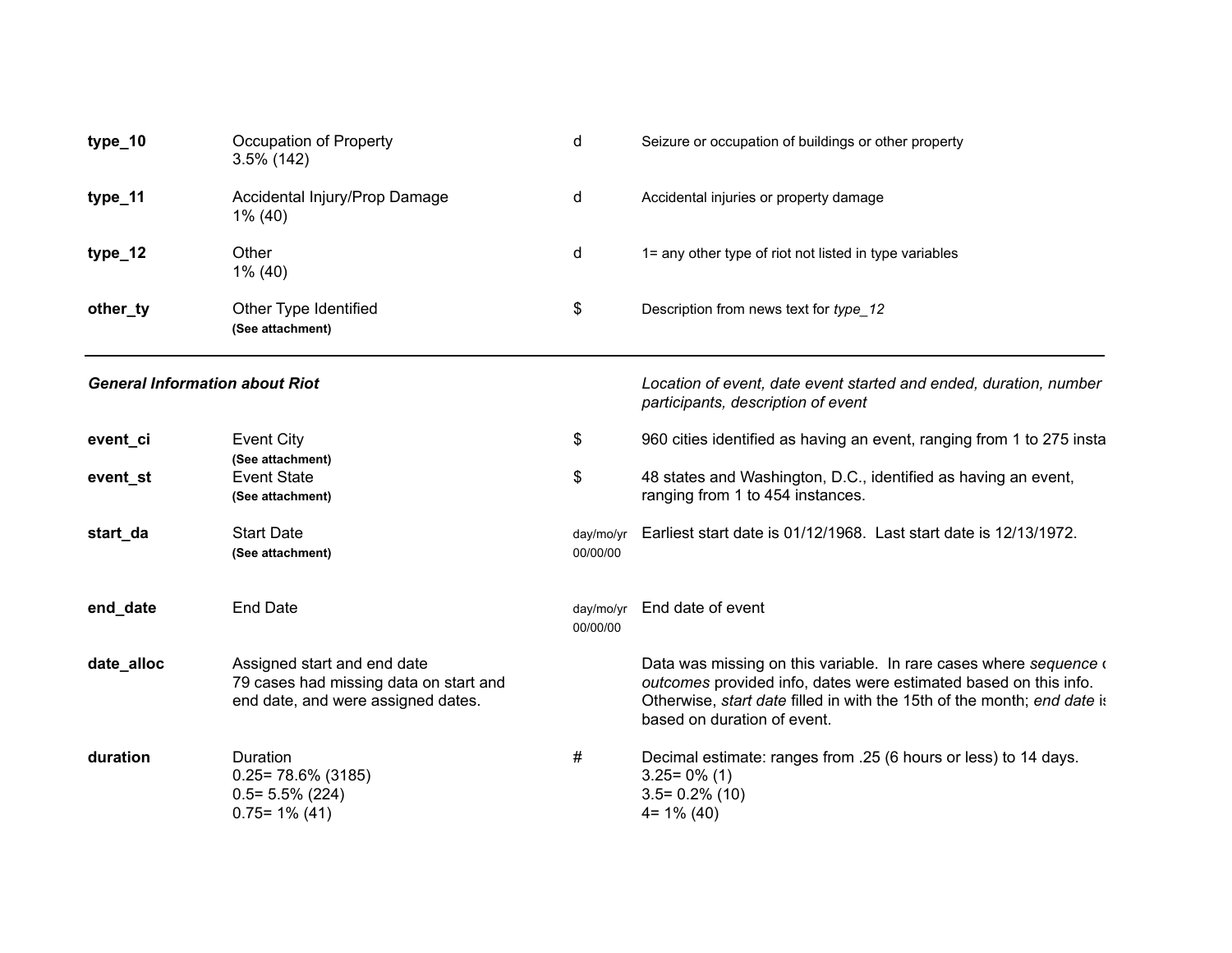|          | $1 = 4.5\%$ (182)<br>$1.25 = 2.2\%$ (90)<br>$1.5 = .9\%$ (37)<br>$1.75 = 0\% (2)$<br>$2 = 2.2\%$ (90)<br>$2.25 = 0.4\%$ (17)<br>$2.5 = 0.6\%$ (26)<br>$2.75 = 0\% (2)$<br>$3 = 1.5\%$ (61) |          | $4.25 = 0\% (1)$<br>$4.5 = 0.1\%$ (5)<br>$4.75 = 0\%$ (1)<br>$5 = 0.5\%$ (19)<br>$6 = 0.2\%$ (8)<br>$7 = 0.1\%$ (5)<br>$8 = 0\%$ (1)<br>$10 = 0.1\%$ (3)<br>$14 = 0\%$ (1)  |
|----------|--------------------------------------------------------------------------------------------------------------------------------------------------------------------------------------------|----------|-----------------------------------------------------------------------------------------------------------------------------------------------------------------------------|
| number_p | <b>Number Participants</b><br>(See attachment)                                                                                                                                             | #        | Number reported from news text ranges from 1 to 17,000                                                                                                                      |
| size_est | Size Estimate<br>1394, 34%<br>845, 21%<br>902, 22%<br>688, 17%<br>223, 6%                                                                                                                  | #, scale | Number of participants recoded into a numeric scale variable from<br>1=Small group, <15<br>2=Medium group, <50<br>3=Large group, <200<br>4=Mob, <1000<br>5=Thousands, 1000+ |
| size_key | Size Key Words<br>Note: not listed in codebook                                                                                                                                             | \$       | Taken from news text                                                                                                                                                        |
| sequence | Sequence<br>Note: not listed in codebook                                                                                                                                                   | \$       | Description of riot event                                                                                                                                                   |
| symbols_ | Symbols/Labels/Goals<br>Note: not listed in codebook                                                                                                                                       | \$       | Taken from news text                                                                                                                                                        |
|          | <b>Criteria for Inclusion in Dataset</b>                                                                                                                                                   |          |                                                                                                                                                                             |
| criter1  | <b>Property Damage</b><br>57.1% (2313)                                                                                                                                                     | d        |                                                                                                                                                                             |
| criter2  | Interpersonal Violence w/o Weapons<br>47.9% (1939)                                                                                                                                         | d        | Interpersonal Violence (no weapons--shoving, punching, kicking, etc.)                                                                                                       |

Throwing Objects<br>29.5% (1197)

**criter3** Throwing Objects and the Projective throwing (rocks, bottles, bricks) at people or property)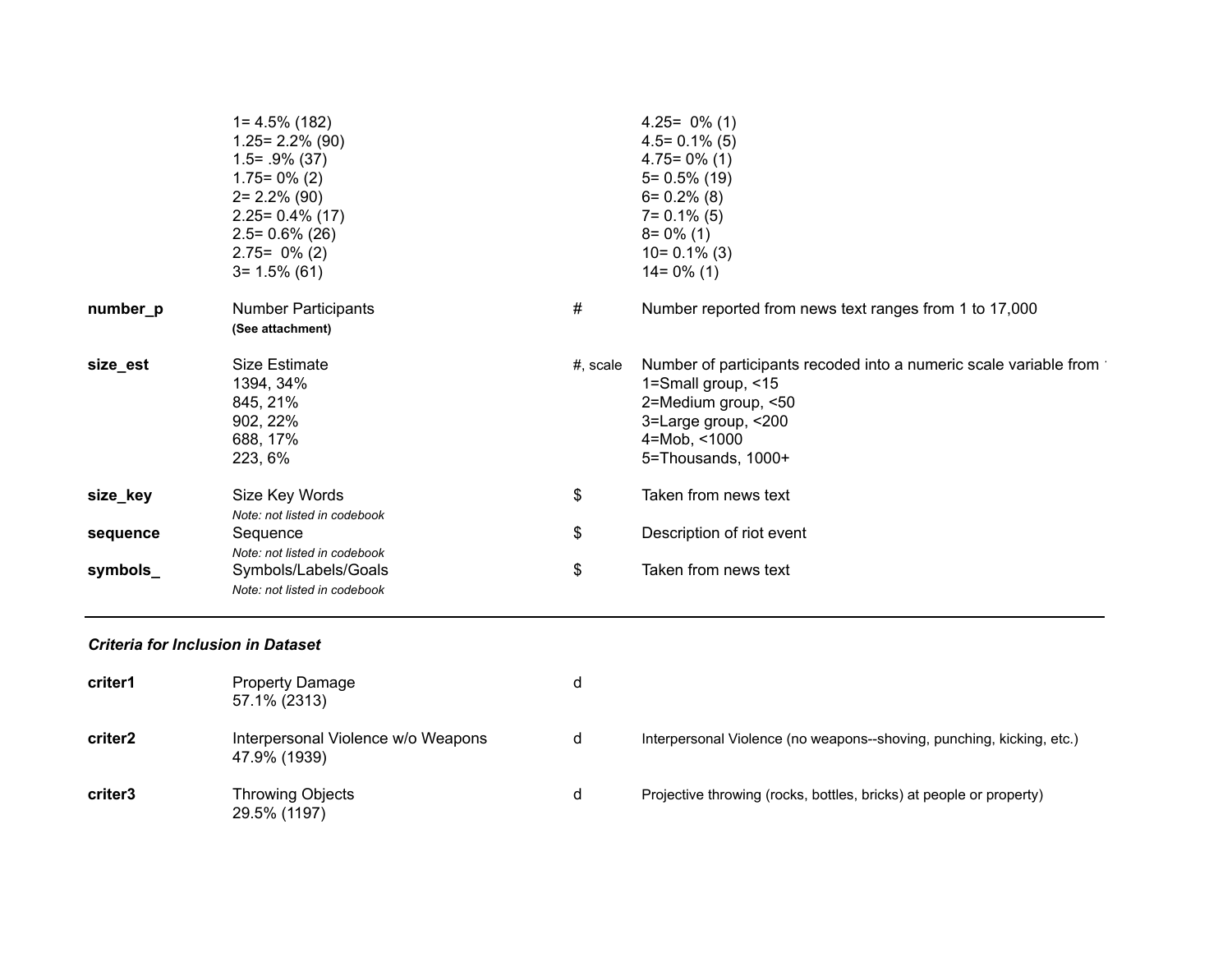| criter4           | Weapons<br>24.8% (1004)                                            | d  | Weapons use other than bombs, fire, or projectiles. Includes guns, knives<br>clubs, etc |
|-------------------|--------------------------------------------------------------------|----|-----------------------------------------------------------------------------------------|
| criter5           | Injuries<br>48.2% (1953)                                           | d  |                                                                                         |
| criter6           | <b>Bomb Explosion</b><br>21.9% (886)                               | d  | Bomb Explosion, including dynamite, Molotov Coctail, grenade, etc.                      |
| criter7           | Arson<br>14.8% (601)                                               | d  |                                                                                         |
| criter8           | Robbery<br>7.3% (296)                                              | d  | Includes looting                                                                        |
| criter9           | Seizure of Property<br>$3.6\%$ (145)                               | d  | Seizure of Property by force, barricades                                                |
| criter10          | <b>Forcing Action</b><br>$1.1\%$ (46)                              | d  | Forcing action under threat of violence, e.g. gun to head                               |
| criter11          | <b>Disruptive Apparatus</b><br>8.4% (340)                          | d  | Use of disruptive apparatus. e.g., smoke bombs, stink bombs, tear gas                   |
| criter12          | <b>Other Criteria</b><br>4.9% (199)                                | d  | 1= any other riot criteria not listed in variables                                      |
| criteroth         | <b>Other Criteria Specified</b><br>(See attachment)                | \$ | Description of other criteria                                                           |
| <b>Repression</b> |                                                                    |    | Indicates whether actors involved in event experienced repression,<br>by whom, and how. |
| repress           | <b>Repression Present?</b><br>1:63.8% (2585)<br>$0: 36.2\% (1467)$ | d  | Dummy variable: 1=yes, 0=no                                                             |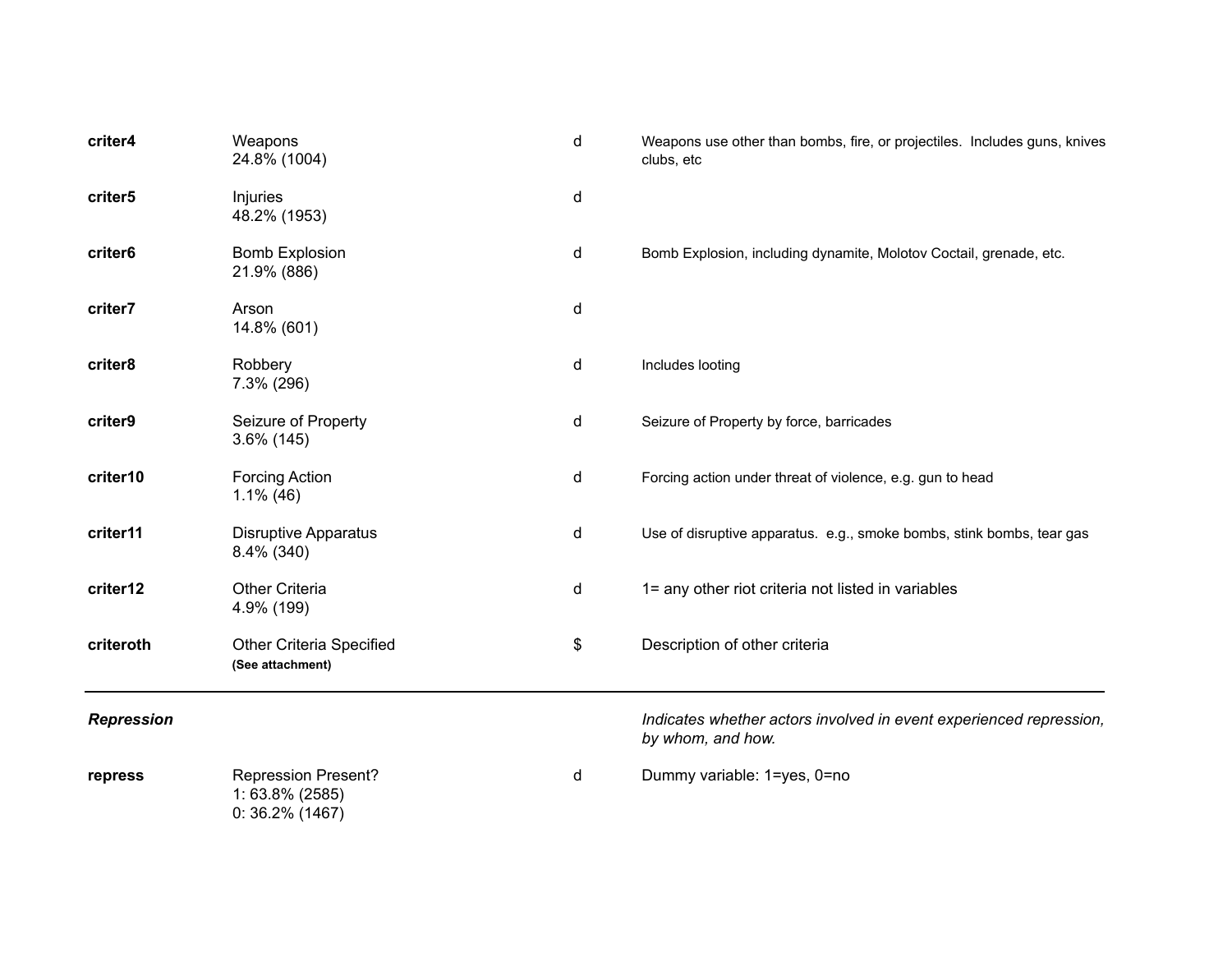| r1  | Local/City Police<br>51.7% (2096)                  | d |
|-----|----------------------------------------------------|---|
| r2  | <b>County Police</b><br>$1.5\%$ (61)               | d |
| r3  | Sheriff/Deputies<br>4.4% (177)                     | d |
| r4  | State Trooper/Highway Patrol<br>5.9% (240)         | d |
| r5  | Plain Clothes/Undercover/Off-duty<br>$1.4\%$ (57)  | d |
| r6  | <b>Outside Police Reinforcements</b><br>2.6% (107) | d |
| r7  | <b>National Guard</b><br>2.2% (89)                 | d |
| r8  | <b>Public Safety Officers</b><br>$0.1\%$ (4)       | d |
| r9  | <b>School or University Security</b><br>2.8% (114) | d |
| r10 | <b>Other Authorities</b><br>26.4% (258)            | d |
| r11 | Police Emergency and Bomb Squads<br>$0.2\%$ (9)    | d |
| r12 | <b>Riot Police</b><br>3% (122)                     | d |

*Repression Agents Coded 1 if repression agent present, otherwise coded 0.*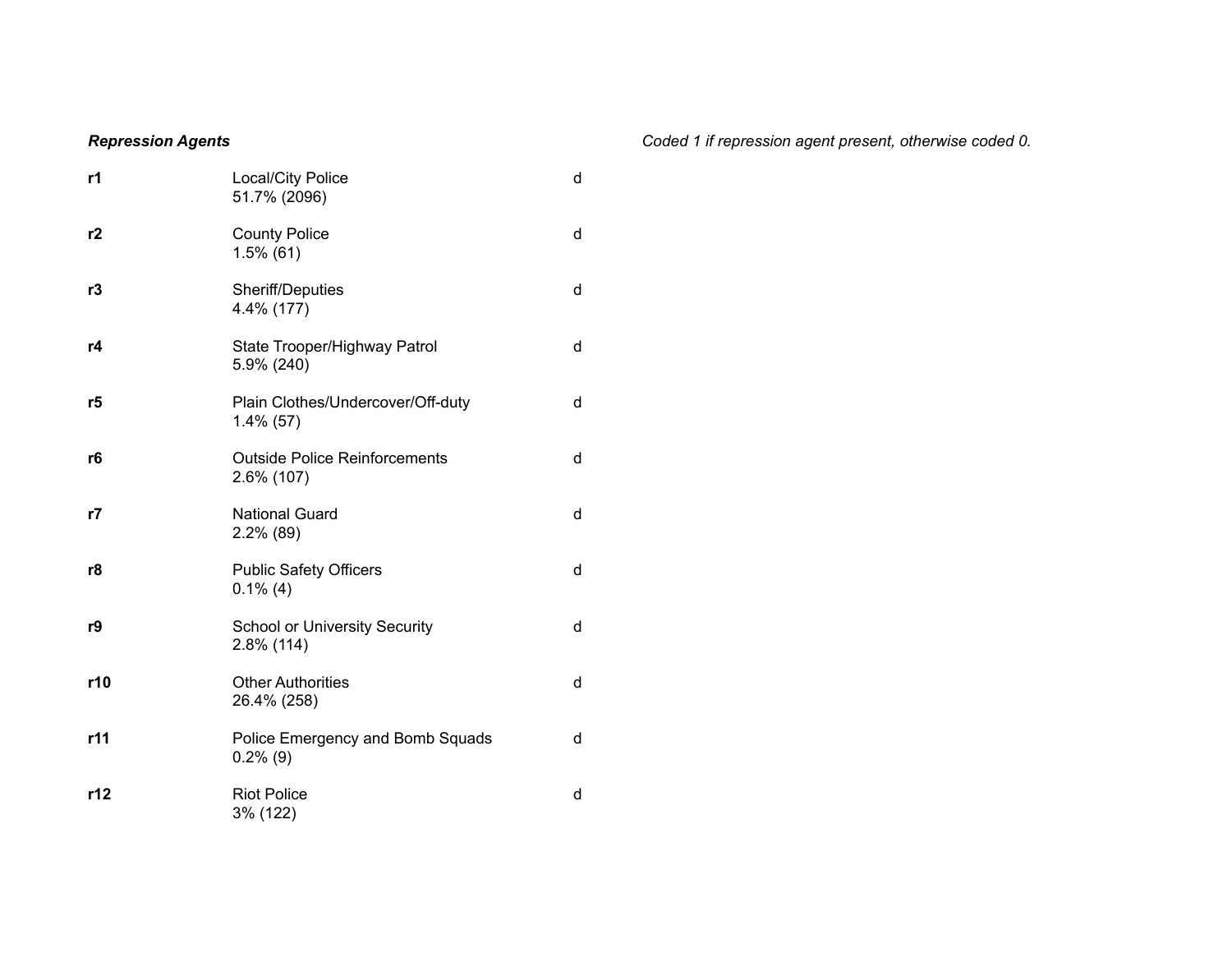| r13                      | <b>FBI</b><br>$0.3\%$ (11)                                  | d  |                                                            |
|--------------------------|-------------------------------------------------------------|----|------------------------------------------------------------|
| r14                      | Firefighters<br>$1.8\%$ (71)                                | d  |                                                            |
| r15                      | <b>Citizen Patrol</b><br>$0.3\%$ (12)                       | d  |                                                            |
| r16                      | Generic/unspecified LEOs<br>$1.6\%$ (63)                    | d  |                                                            |
| r17                      | <b>Other Repression Agent</b><br>$6.1\% (247)$              | d  | 1= any other riot repression agent not listed in variables |
| r18                      | <b>Other Repression Agent Specified</b><br>(See attachment) | \$ | Description of other repression agent                      |
| <b>Repression Method</b> |                                                             |    | Coded 1 to indicate repression method.                     |
| rw1                      | Tear gas<br>$6.7\%$ (271)                                   | d  |                                                            |
| rw <sub>2</sub>          | Pepper fog<br>$0.2\%$ (9)                                   | d  | Pepper Fog Machine                                         |
| rw <sub>3</sub>          | Clubs/nightsticks<br>4.5% (181)                             | d  |                                                            |
| rw4                      | Warning gunshots in air<br>$1.2\%$ (50)                     | d  | Guns-shot into the air for warning                         |
| rw <sub>5</sub>          | Gunshots in crowd/at person<br>3.3% (134)                   | d  | Guns-fired at crowd/perpetrator                            |
|                          |                                                             |    |                                                            |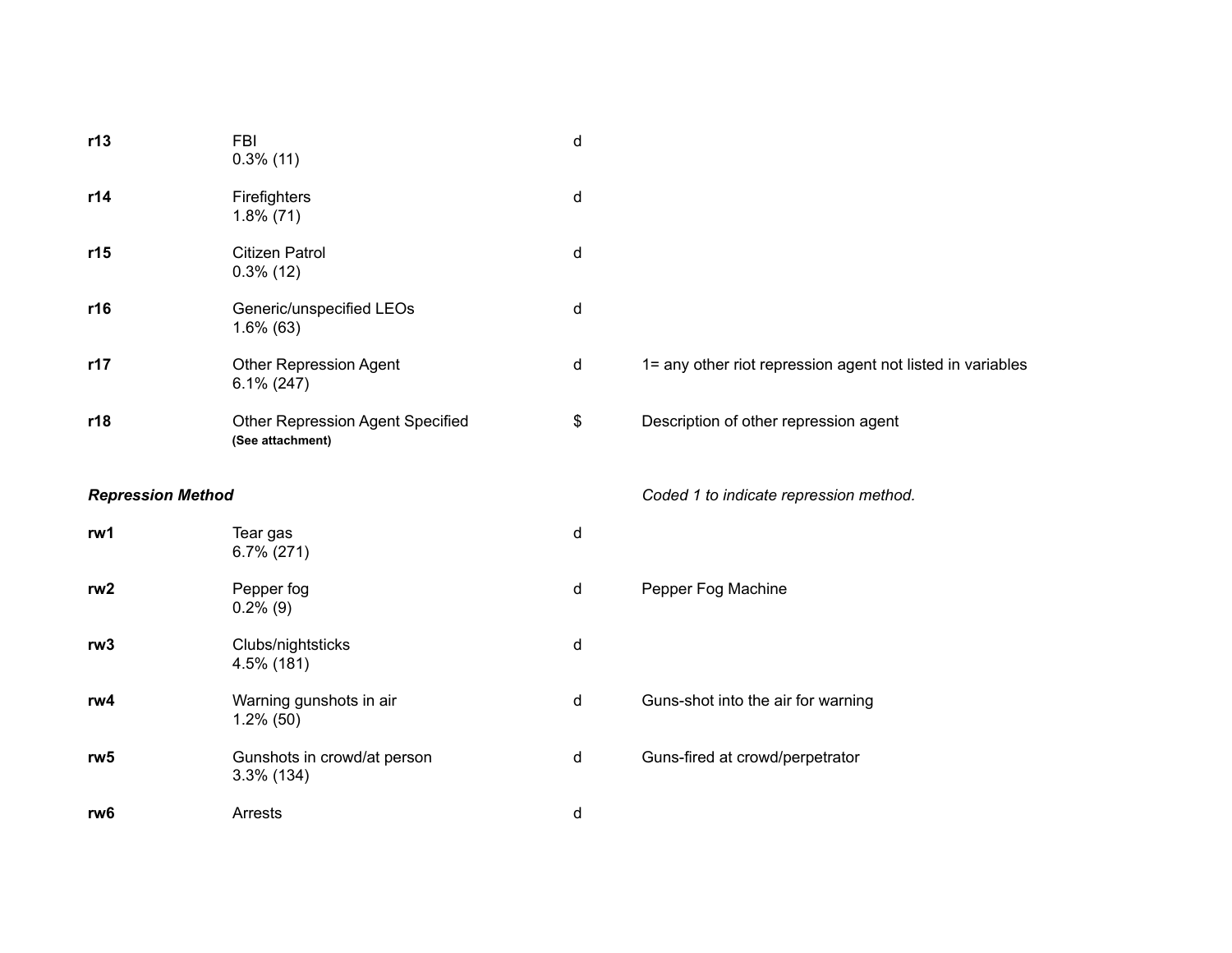42.2% (1711)

| rw7                  | <b>Riot Gear</b><br>4.9% (199)                                                    | d  |                                                                          |
|----------------------|-----------------------------------------------------------------------------------|----|--------------------------------------------------------------------------|
| rw8                  | Fire equipment or bomb detectors<br>$1.5\%$ (62)                                  | d  |                                                                          |
| rw9                  | Verbal intervention<br>17.2% (697)                                                | d  | Peaceful intervention, verbal                                            |
| rw10                 | Mace<br>1.9% (75)                                                                 | d  |                                                                          |
| rw11                 | Skirmish lines/check points<br>$1.8\%$ (73)                                       | d  |                                                                          |
| rw12                 | <b>Other Repression Method</b><br>8.5% (343)                                      | d  | 1= any other riot repression method not listed in variables              |
| rwother              | <b>Other Method Specified</b><br>(See attachment)                                 | \$ | Descripton of other repression method                                    |
| <b>Riot Outcomes</b> |                                                                                   |    |                                                                          |
| injured              | Injured<br>Ranges: 0 to 1070/event<br>Mean: 4/all events, 8/events with injuries  | #  | Injured: 16766 incidents reported<br>50.9% of events reported 0 injuries |
| killed               | Killed<br>Range: 0 to 42/event<br>Mean: 2/event with deaths                       | #  | Killed: 335 deaths reported<br>95.7% of events reported 0 deaths         |
| arrested             | Arrested<br>Range: 0 to 7000/event<br>Mean: 16/all events, 35/events with arrests | #  | Arrested: 64549 arrests reported<br>54.8% of events reported no arrests  |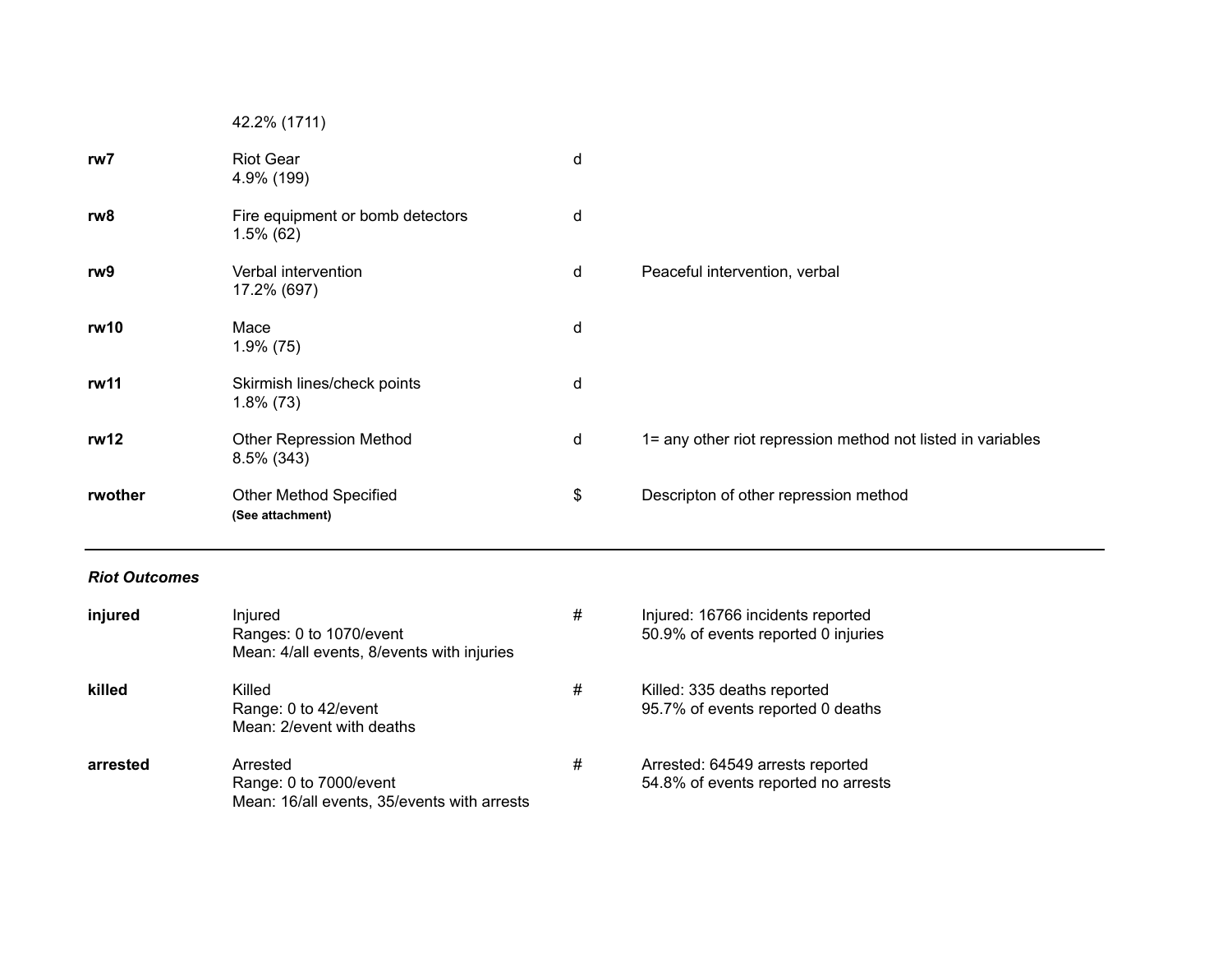| detained                      | Detained<br>Range: 0 to 1000<br>Mean: 22/events with detained                                                                                                                                                      | #        | Detained: 2694 detained reported<br>97% reported 0 detained                                                                                                                                                                                                                                                            |
|-------------------------------|--------------------------------------------------------------------------------------------------------------------------------------------------------------------------------------------------------------------|----------|------------------------------------------------------------------------------------------------------------------------------------------------------------------------------------------------------------------------------------------------------------------------------------------------------------------------|
| property                      | <b>Property Damage Code</b><br>Incidents of property damage: 2381 events<br>41% reported 0 property damage<br>1: 17.2 % of all events<br>2: 21.7% of all events<br>3: 10.8% of all events<br>4: 9.1% of all events | #, scale | 1=very slight: will take little time or effort to fix or replace; mild consequenc<br>2=minor: few degrees stronger than #1; increasing consequences<br>3=extensive: a large monetary cost and workload to repair/replace;<br>unfixable in some cases<br>4=enormous: total destruction of large areas or expensive item |
| propert1                      | <b>Property Damage Description</b><br>Note: not listed in codebook                                                                                                                                                 | \$       |                                                                                                                                                                                                                                                                                                                        |
| outcomes                      | Outcomes<br>Note: not listed in codebook                                                                                                                                                                           | \$       | Description of fall-out from the event.                                                                                                                                                                                                                                                                                |
| <b>Place Targeted in Riot</b> |                                                                                                                                                                                                                    |          | Coded 1 if place targeted, otherwise coded 0.                                                                                                                                                                                                                                                                          |
| t1                            | <b>ROTC Building</b><br>$1.7\%$ (68)                                                                                                                                                                               | d        |                                                                                                                                                                                                                                                                                                                        |
| t2                            | Police Building<br>$1.3\%$ (53)                                                                                                                                                                                    | d        |                                                                                                                                                                                                                                                                                                                        |
| t3                            | Secondary/Primary School<br>11% (445)                                                                                                                                                                              | d        |                                                                                                                                                                                                                                                                                                                        |
| t4                            | <b>University Building</b><br>8.7% (352)                                                                                                                                                                           | d        |                                                                                                                                                                                                                                                                                                                        |
| t5                            | Administrative/Government Buildings<br>3.8% (156)                                                                                                                                                                  | d        |                                                                                                                                                                                                                                                                                                                        |
| t6                            | Non Govt Organization Buildings<br>$2.1\%$ (84)                                                                                                                                                                    | d        |                                                                                                                                                                                                                                                                                                                        |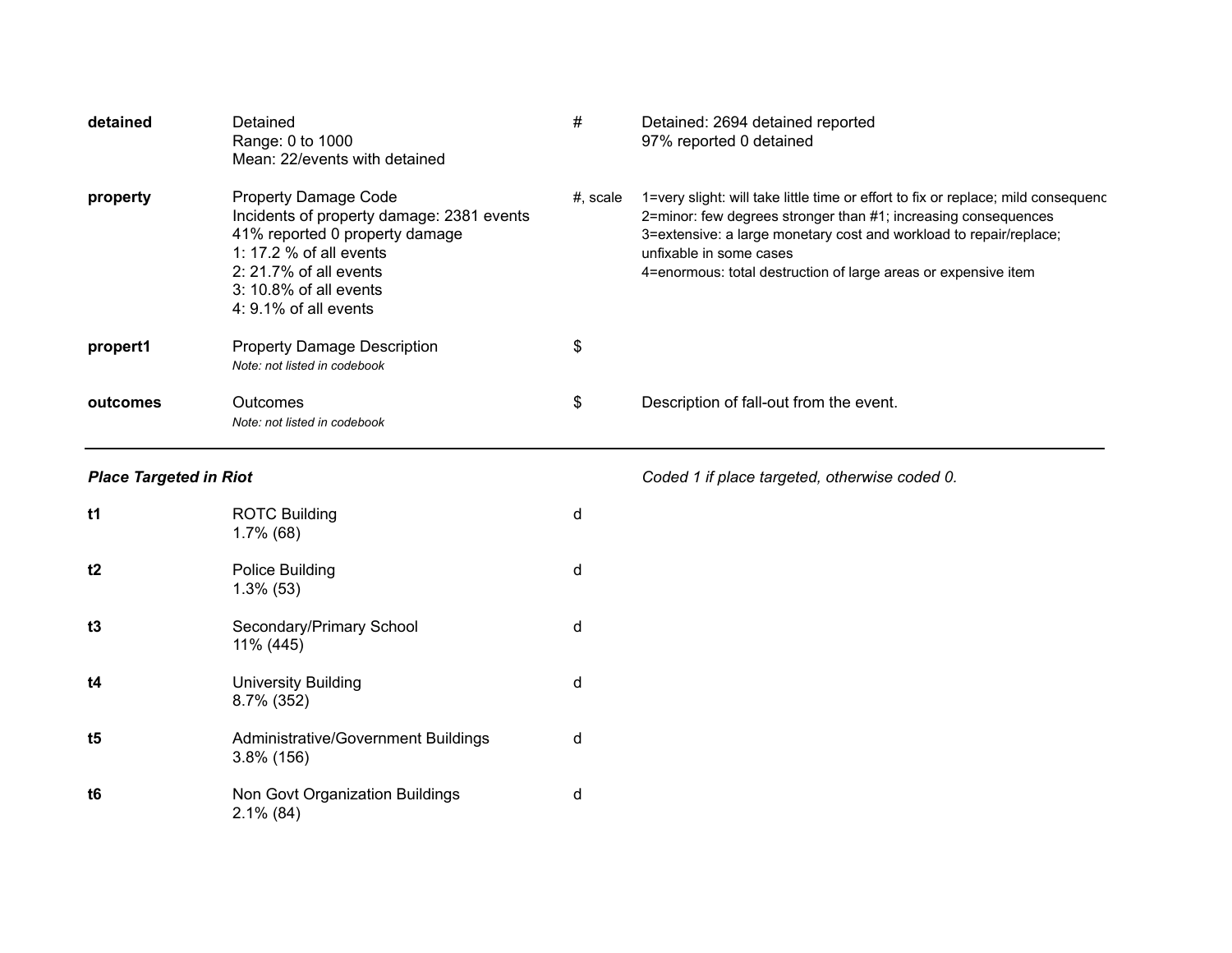| t7       | <b>Private Homes</b><br>5.8% (234)                           | d  |                                                      |
|----------|--------------------------------------------------------------|----|------------------------------------------------------|
| t8       | <b>Businesses</b><br>19.1% (773)                             | d  |                                                      |
| t9       | Military Base/Armory<br>$0.3\%$ (12)                         | d  |                                                      |
| t10      | Other Target Place<br>8.1% (329)                             | d  | 1= any other target not listed in variables          |
| targ_pla | Other Target Place Specified<br>Note: not listed in codebook | \$ | Description of target place                          |
|          | People/group Targeted in Riot                                |    | Coded 1 if people/group targeted, otherwise coded 0. |
| tp1      | Police<br>21% (851)                                          | d  |                                                      |
| tp2      | Race Group<br>25.5% (1035)                                   | d  |                                                      |
| tp3      | Refuse to Participate<br>4.5% (182)                          | d  |                                                      |
| tp4      | Anti-protestors<br>$0.4\%$ (16)                              | d  |                                                      |
| tp5      | <b>Authority Figures</b><br>$6.8\%$ (274)                    | d  |                                                      |
| tp6      | <b>Controversial Leaders/Speakers</b><br>$1.7\%$ (67)        | d  |                                                      |
| tp7      | Protestors                                                   | d  |                                                      |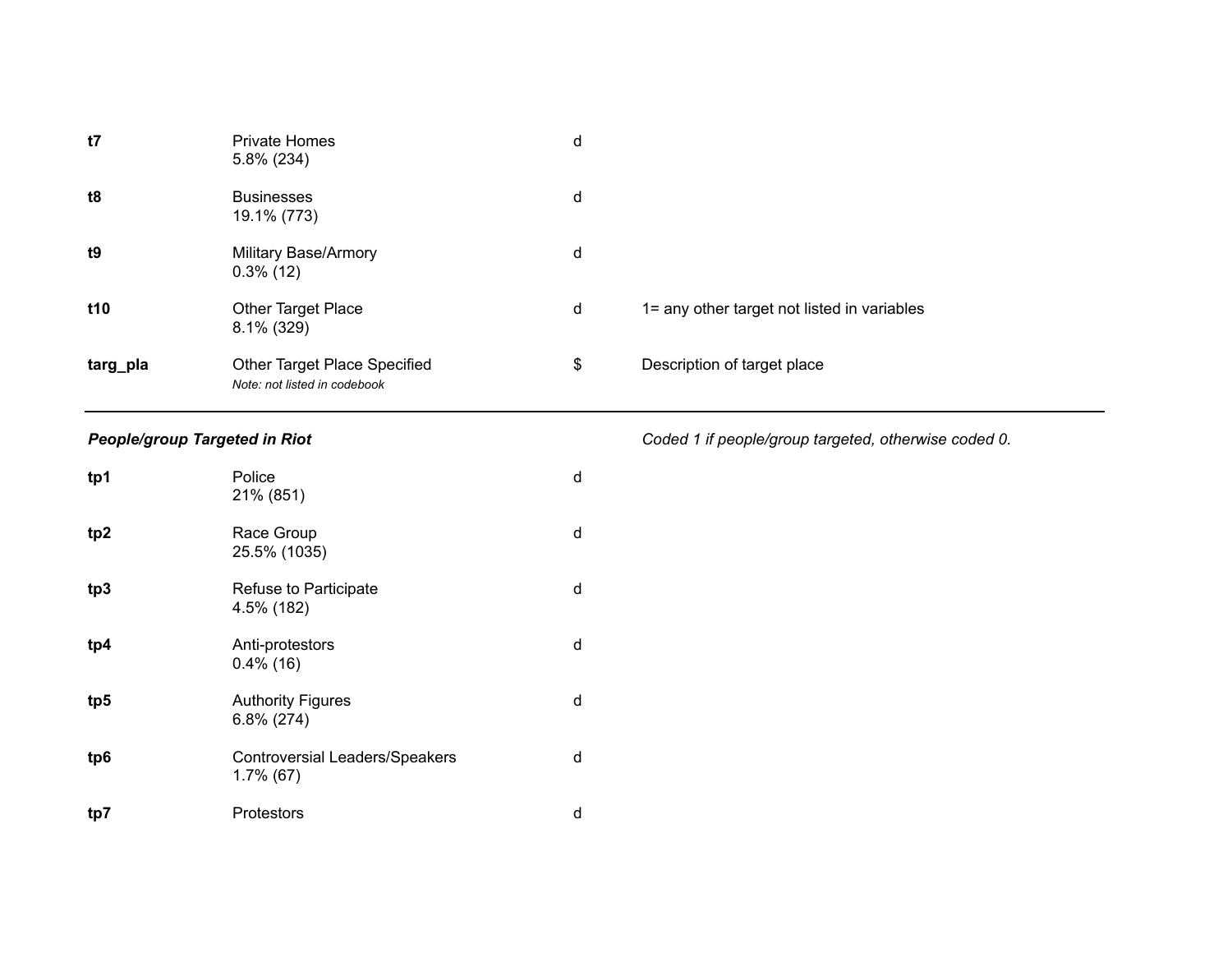| tp8                  | Wrong Place Wrong Time<br>5.7% (230)                                                                                                                                                                                                                                                                                                                                                                                                                                                | d  |                                                                                                                                                                                                                                                                                                                                                                                                                                                                                                                                         |
|----------------------|-------------------------------------------------------------------------------------------------------------------------------------------------------------------------------------------------------------------------------------------------------------------------------------------------------------------------------------------------------------------------------------------------------------------------------------------------------------------------------------|----|-----------------------------------------------------------------------------------------------------------------------------------------------------------------------------------------------------------------------------------------------------------------------------------------------------------------------------------------------------------------------------------------------------------------------------------------------------------------------------------------------------------------------------------------|
| tp9                  | <b>Other Target Persons</b><br>10.8% (438)                                                                                                                                                                                                                                                                                                                                                                                                                                          | d  | 1= any other target not listed in variables                                                                                                                                                                                                                                                                                                                                                                                                                                                                                             |
| targ_per             | <b>Other Targets Persons Specified</b><br>Note: not listed in codebook                                                                                                                                                                                                                                                                                                                                                                                                              | \$ | Description of target.                                                                                                                                                                                                                                                                                                                                                                                                                                                                                                                  |
| <b>Cause of Riot</b> |                                                                                                                                                                                                                                                                                                                                                                                                                                                                                     |    |                                                                                                                                                                                                                                                                                                                                                                                                                                                                                                                                         |
| presumed             | <b>Presumed Origin</b><br>51% (2062) of events list presumed origins<br>Note: not listed in codebook                                                                                                                                                                                                                                                                                                                                                                                | \$ | Past circumstances fueling event                                                                                                                                                                                                                                                                                                                                                                                                                                                                                                        |
| poevent_             | POEvent?<br>1=24% (499) of events listing po<br>2=73% (1519) of events listing po<br>$3=2.1\%$ (43) of events listing po                                                                                                                                                                                                                                                                                                                                                            | d  | Was presumed origin of event also a riot event? 1 yes, 2 no, 3 unknown                                                                                                                                                                                                                                                                                                                                                                                                                                                                  |
| precipit             | <b>Precipitating Code</b><br>30.3% (1227) of events with prec inc<br>$1=10.1\%$ (124) of events with prec inc<br>2=10.4% (128) of events with prec inc<br>3=6.2% (76) of events with prec inc<br>4=3% (37) of events with prec inc<br>5=7.6% (93) of events with prec inc<br>6=10.5% (129) of events with prec inc<br>7=10.3% (126) of events with prec inc<br>8=4.4% (54) of events with prec inc<br>9=4.1% (50) of events with prec inc<br>10=33.4% (410) of events with prec inc | d  | Precipitating Incident Codes: Immediate cause of event<br>$1$ = Police Arrest 2 = Arrival of Police 3 = Controversial/violent Police action<br>4 = Leader or group provokes crowd with words or action (non-violent)<br>5 = Chanting or Shouting (non-violent) escalates to violent act<br>6 = Controversial act/announcement by authority figure (e.g. court decisior<br>$7$ = Verbal Quarrel $8$ = Coincidental crowd gathering (e.g. after a game)<br>$9$ = Some other incident (e.g. Kent State) $10$ = Other precipitating inciden |
| precipi1             | <b>Precipitating Other</b><br>Note: not listed in codebook                                                                                                                                                                                                                                                                                                                                                                                                                          | \$ | 1= any other precipitating incident not listed in codes                                                                                                                                                                                                                                                                                                                                                                                                                                                                                 |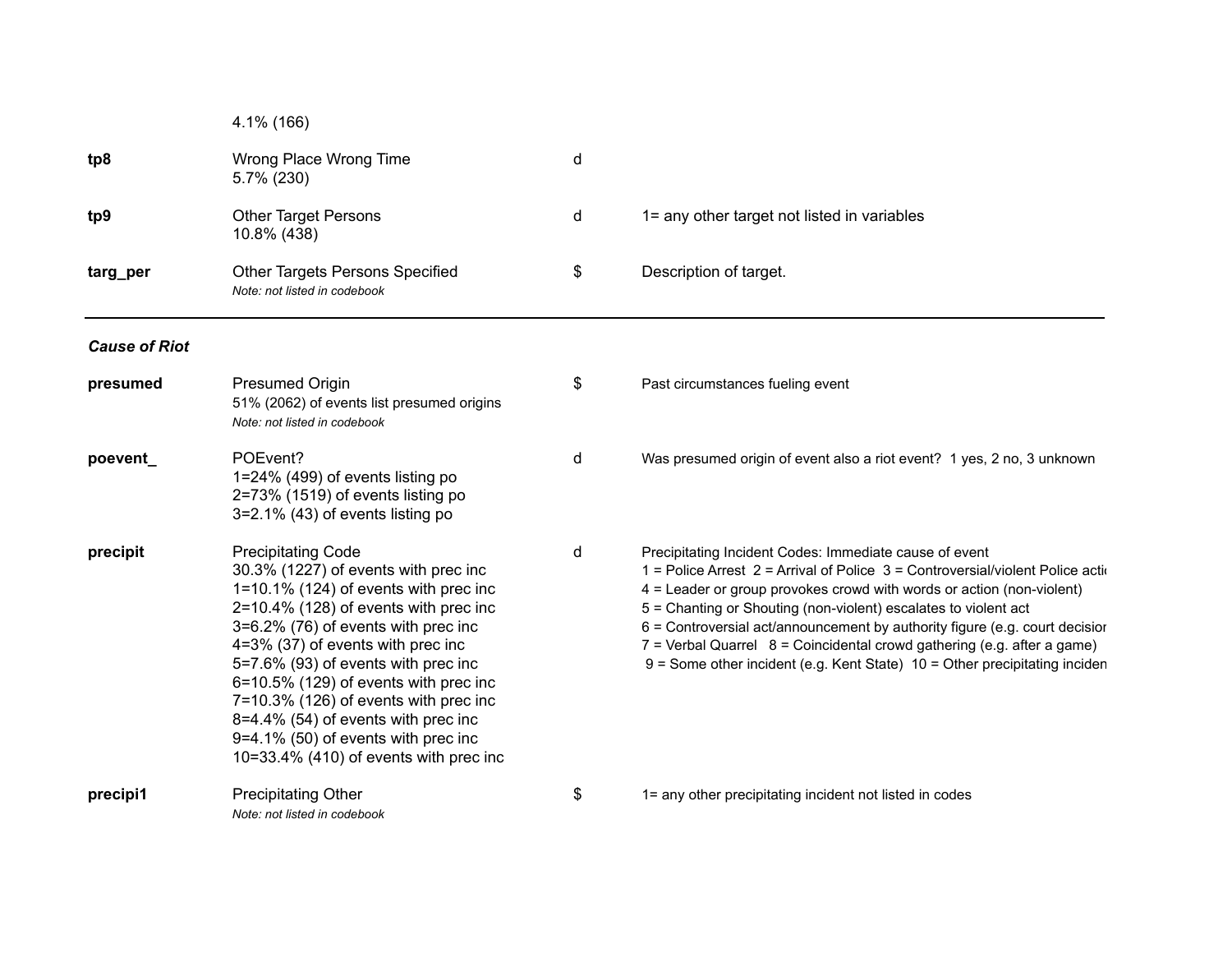| precipev | PrecipEvent?<br>$1 = 8.7\%$ (107) of events with prec inc<br>$2=89.3\%$ (1097) of events with prec inc<br>$3=2\%$ (25) of events with prec inc | d  | Was the precipitating incident an event? 1 yes, 2 no, 3 unknown           |
|----------|------------------------------------------------------------------------------------------------------------------------------------------------|----|---------------------------------------------------------------------------|
| organiza | Organization<br>Note: not listed in codebook                                                                                                   | \$ | Organizations identified by news text as being associated with the event. |
| protest  | <b>Protest Related</b><br>1=28.3% (1145)<br>2=65.5% (2655)<br>$3=6.2\%$ (252)                                                                  | d  | Was event protest related? 1 yes, 2 no, 3 unknown                         |

## *Additional Information*

| p1             | <b>College Students</b><br>13.1% (529)         | d |
|----------------|------------------------------------------------|---|
| p <sub>2</sub> | <b>Secondary Students</b><br>28.3% (1148)      | d |
| p3             | <b>Primary Students</b><br>3% (123)            | d |
| p4             | <b>Union Strikers</b><br>$6.2\%$ (250)         | d |
| p5             | Anti-war Activists<br>$7.1\%$ (288)            | d |
| p6             | <b>Racial Equality Activists</b><br>5.4% (217) | d |
| p7             | Other Activists                                | d |

*Participants in Riot Coded 1 if participants, otherwise coded 0.*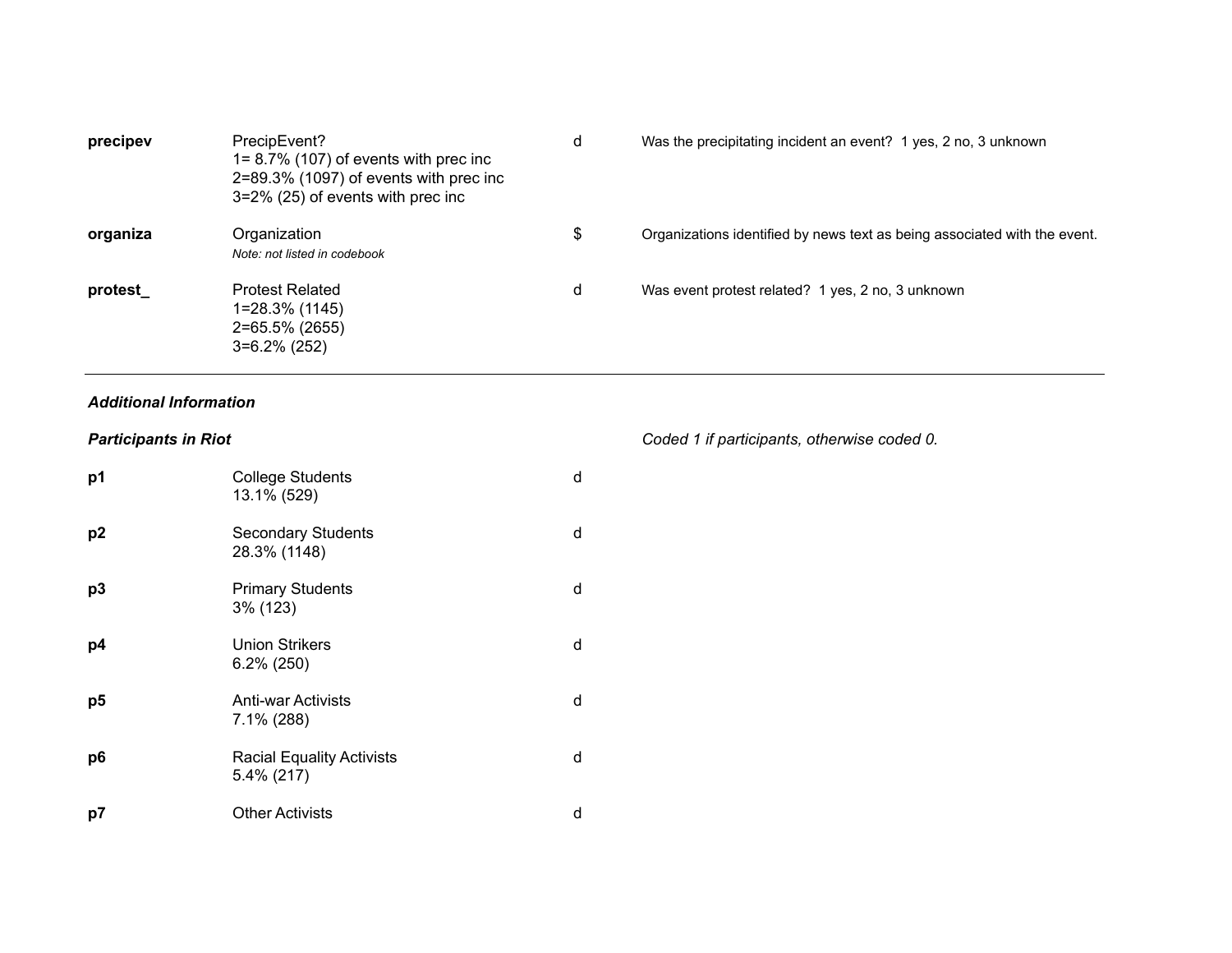### 5.3% (215)

| p8             | Charasmatic/Controversial Leaders<br>$0.2\%$ (9)                    | d  |                |
|----------------|---------------------------------------------------------------------|----|----------------|
| p <sub>9</sub> | Anti-activists<br>$1.5\%$ (62)                                      | d  |                |
| p10            | Parents<br>1% (40)                                                  | d  |                |
| p11            | Mob/Crowd/Angry Collective<br>8.3% (337)                            | d  |                |
| p12            | Youths<br>15.6% (632)                                               | d  |                |
| p13            | <b>Other Participants</b><br>13.1% (530)                            | d  | $1 =$ any othe |
| particip       | <b>Other Participants Specified</b><br>Note: not listed in codebook | \$ | Description    |
|                | <b>Specific location where riot occurred</b>                        |    | Coded 1 if     |
| w1             | Secondary or Primary School<br>32% (1297)                           | d  |                |
| w <sub>2</sub> | University or College<br>13.2% (534)                                | d  |                |
| w3             | <b>Draft Board</b><br>$0.6\%$ (26)                                  | d  |                |
| w4             | <b>ROTC Building</b><br>1.6% (66)                                   | d  |                |

- **Participant not listed in variables**
- **participant** of other participant

*Specific location where riot occurred Coded 1 if a riot location, otherwise coded 0.*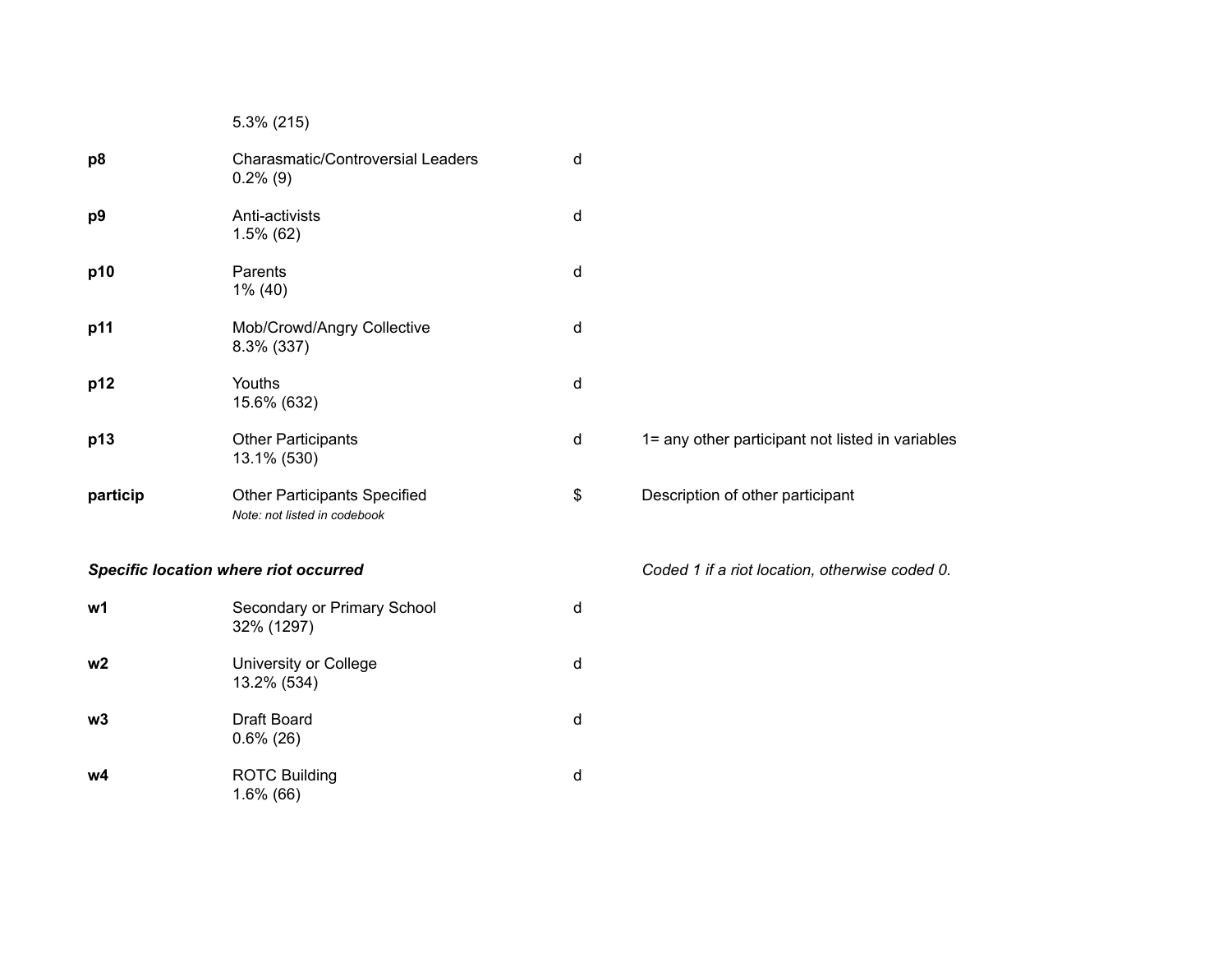| w5       | <b>Police Station</b><br>$1.9\%$ (75)                             | d  |                                                                                                      |
|----------|-------------------------------------------------------------------|----|------------------------------------------------------------------------------------------------------|
| w6       | <b>Business</b><br>17.7% (717)                                    | d  |                                                                                                      |
| w7       | Private home of a target<br>$3.1\%$ (127)                         | d  | Private home of controversial individual                                                             |
| w8       | Private home-random<br>3% (122)                                   | d  | Private home (apparently random)                                                                     |
| w9       | <b>Streets</b><br>24.6% (996)                                     | d  | <b>Streets</b>                                                                                       |
| w10      | Park<br>$2.1\%$ (85)                                              | d  | Park                                                                                                 |
| w11      | <b>Other Location</b><br>16.2% (656)                              | d  | 1= any specific location not listed in variables                                                     |
| where_ot | <b>Other Location Specified</b><br>Note: not listed in codebook   | \$ | Description of specified location                                                                    |
| qualrepr | Additional Repression Information<br>Note: not listed in codebook | \$ | Description                                                                                          |
| comments | Comments<br>Note: not listed in codebook                          | \$ | Used to indicate relationships between events,<br>coding notes, and other miscellaneous information. |

### *Data processing information*

| coder in | Coder Initials     |      | Coder Initials            |
|----------|--------------------|------|---------------------------|
| date ent | Date Event Entered | date | Date Entered into Dataset |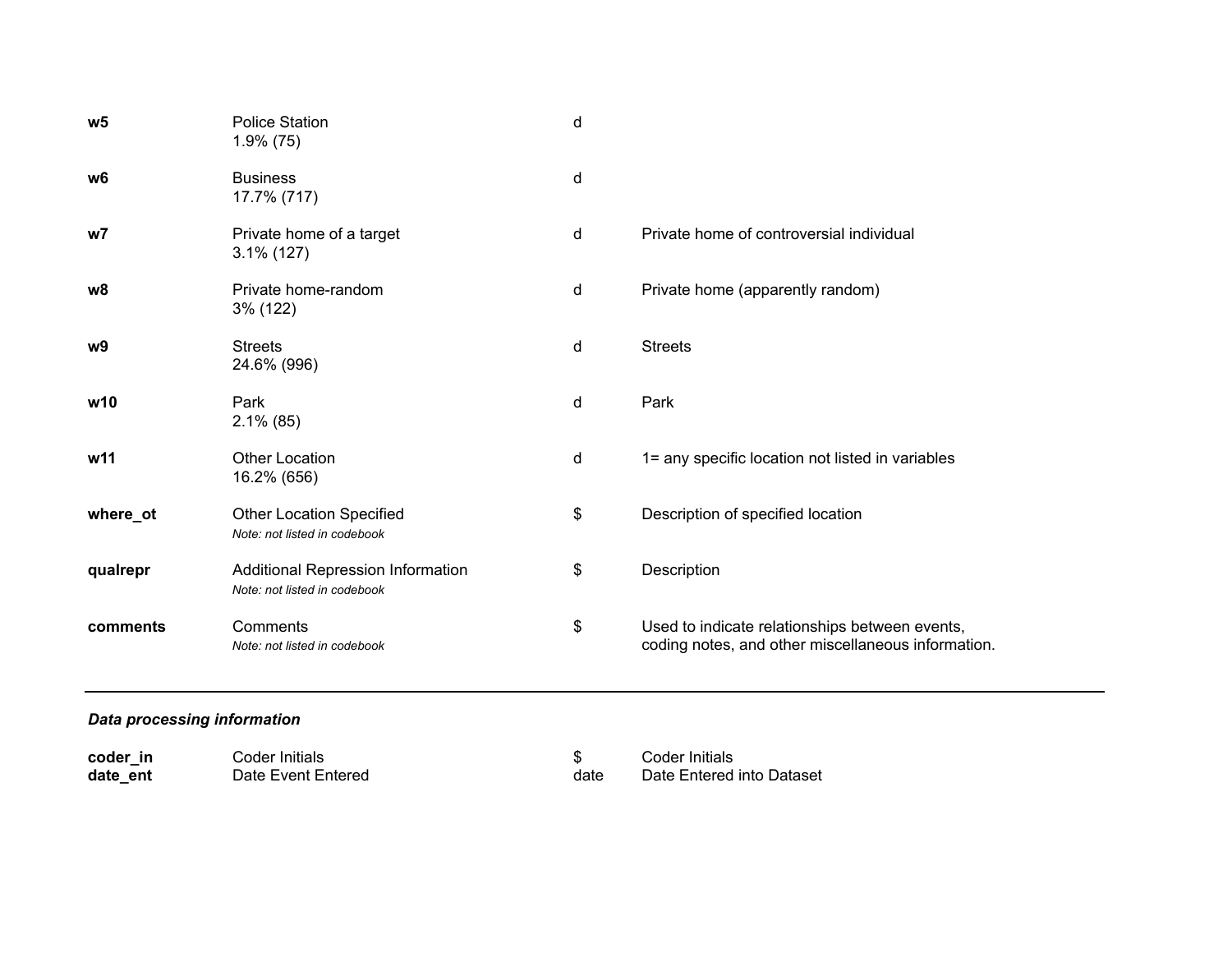$\mathbf{R}$  and month  $\mathbf{R}$ 

\_\_\_\_\_\_\_

 $\mathcal{E}$  at the final four digital four digits is a unique number assigned to the four digits is a unique number assigned to the  $\mathcal{E}$ 

Also Caucasian, Irish, Italian, British, Anglo, Yugoslavian, Polish American,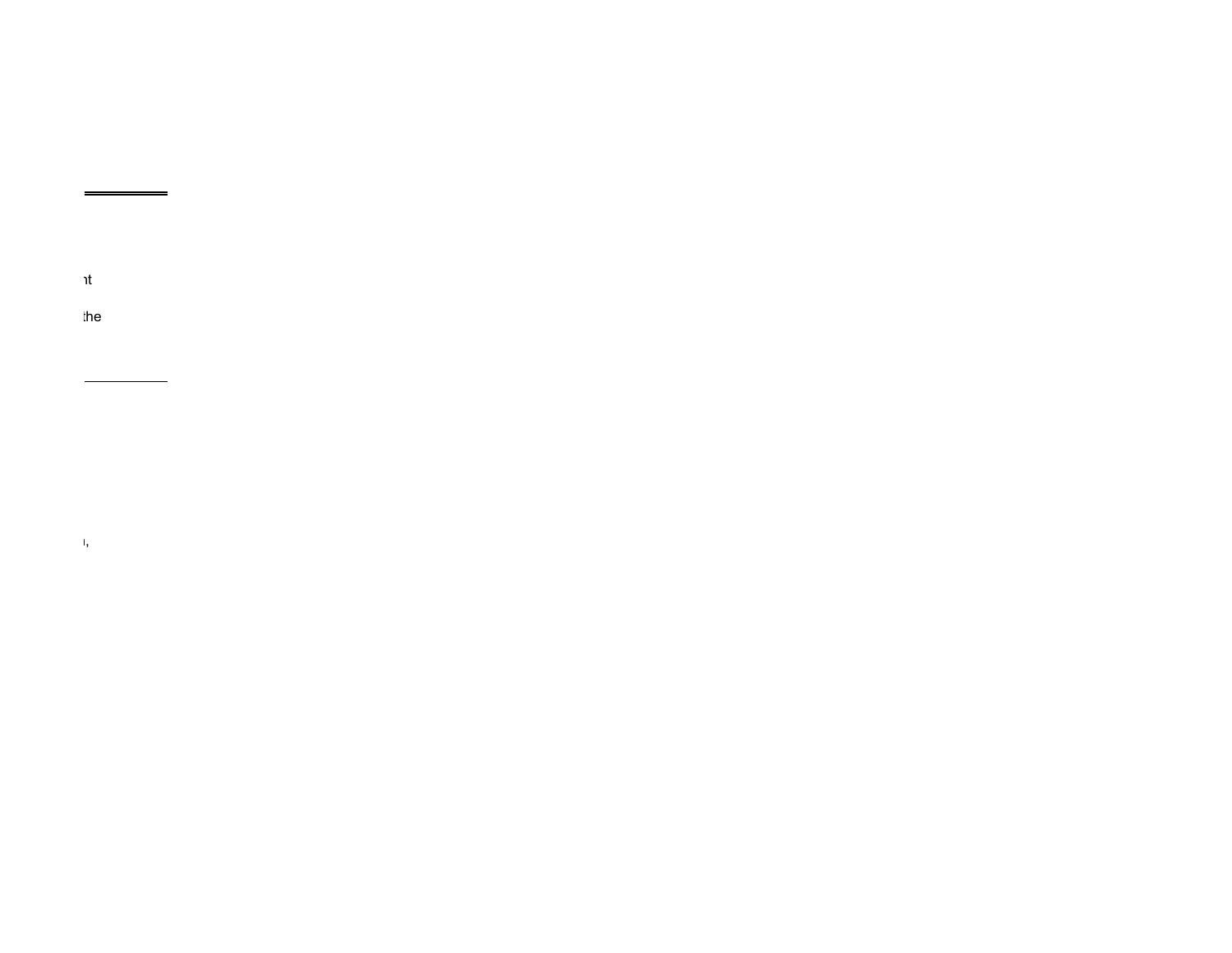$1-\epsilon$  and listed in race group  $e$ .

*Each type found in description of event coded 1; all others coded 0.*

 $\mathcal{P}$  in damage to property (ransacking, burning, burning, burning, etc.)

Damage to property: vandalism, flooding, breaking, overturning, (excludes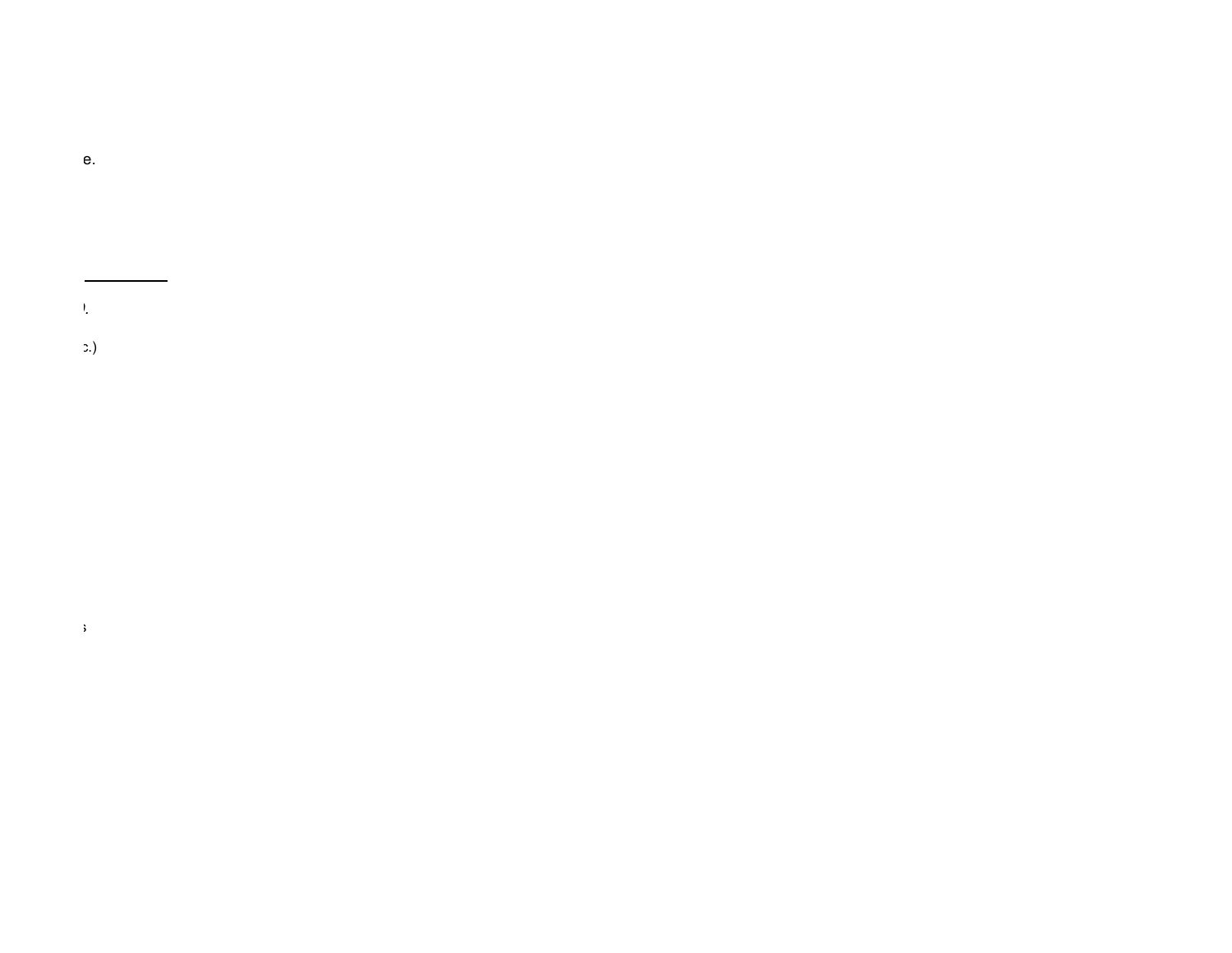*Location of event, date event started and ended, duration, number of* 

 $\overline{\phantom{0}}$ 

endified as inces.

Data was missing on this variable. In rare cases where *sequence* or

Otherwise, *start date* filled in with the 15th of the month; *end date* is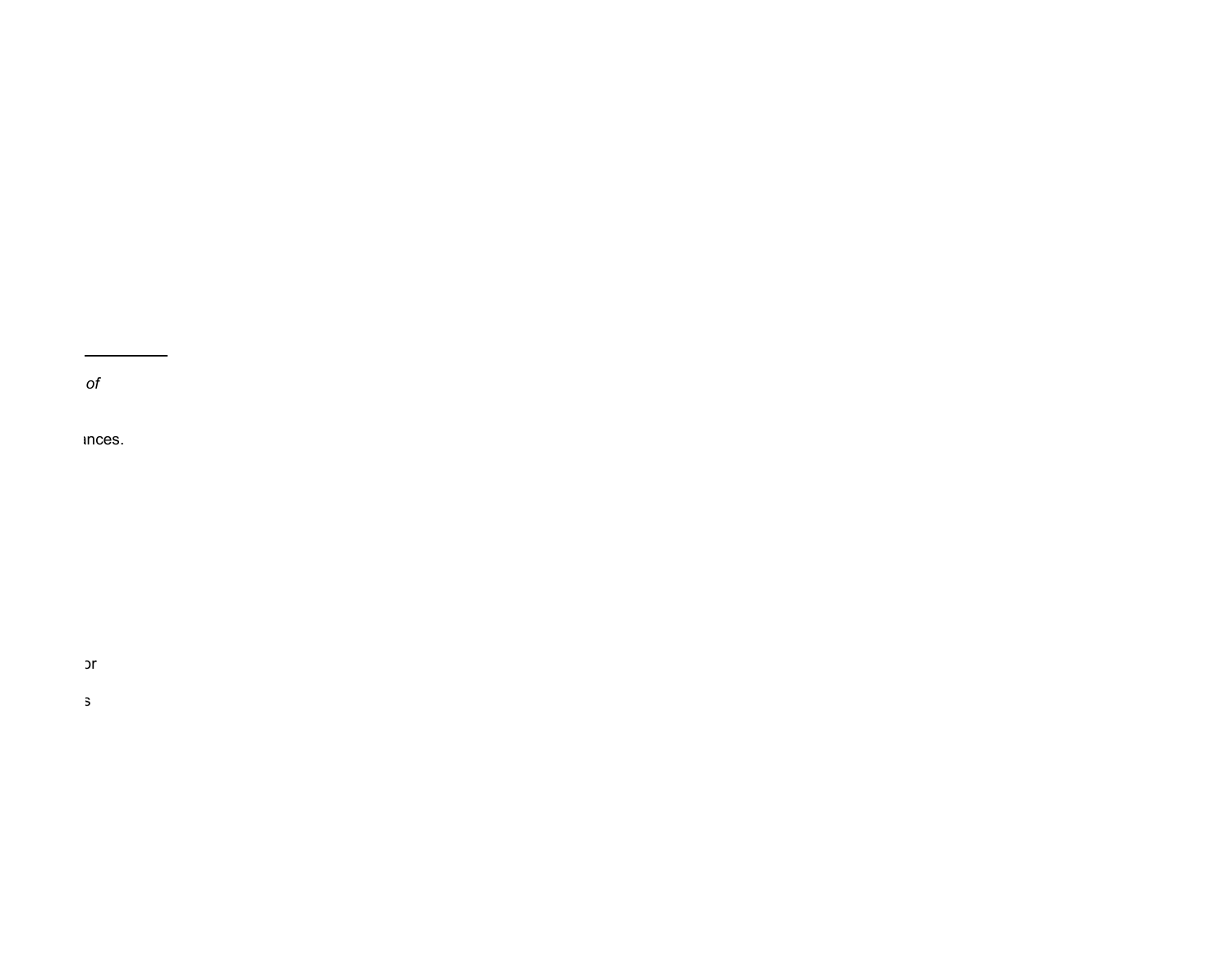$1-5.$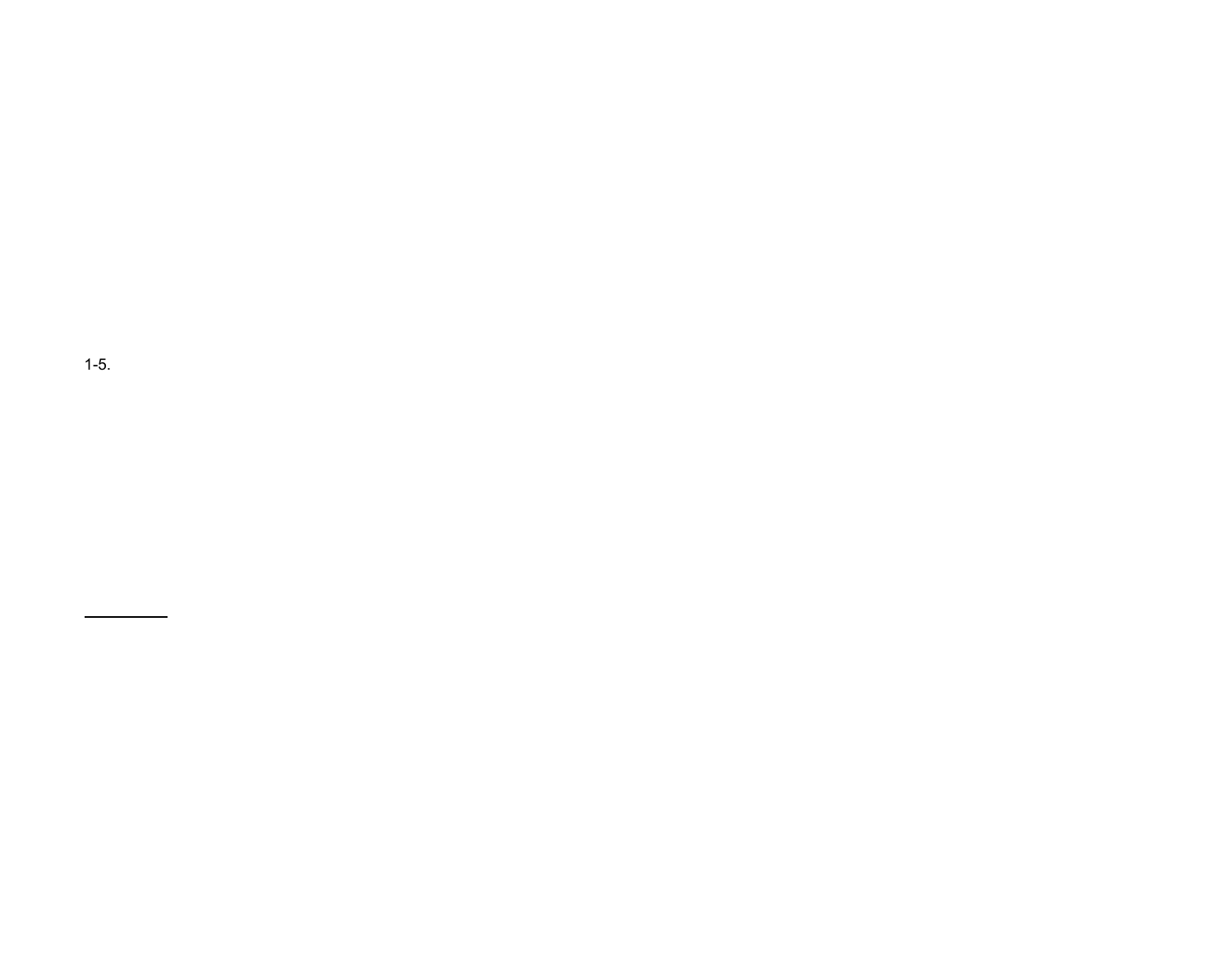$W_{\alpha}$  is on projections guns, includes guns,  $W_{\alpha}$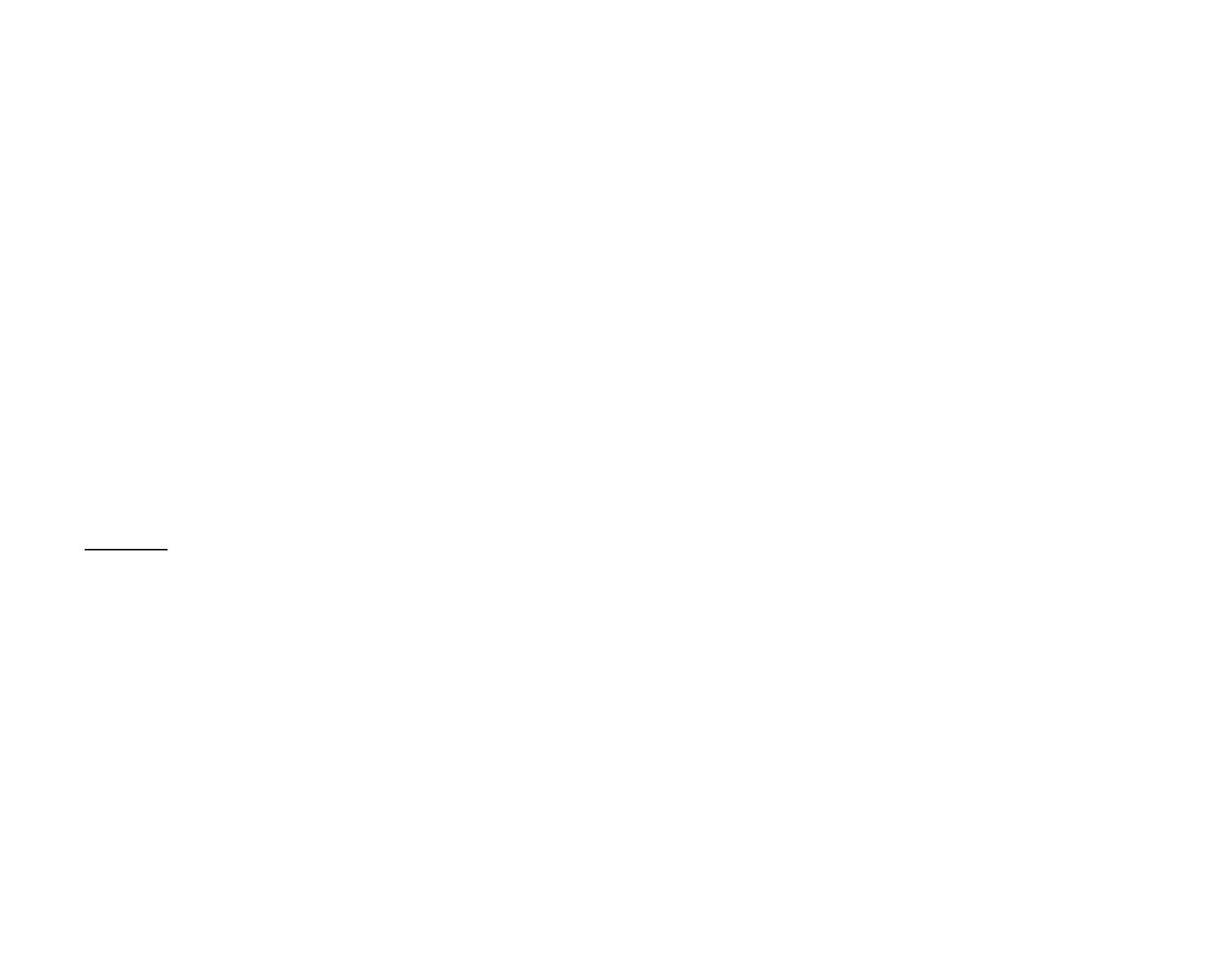$2eS$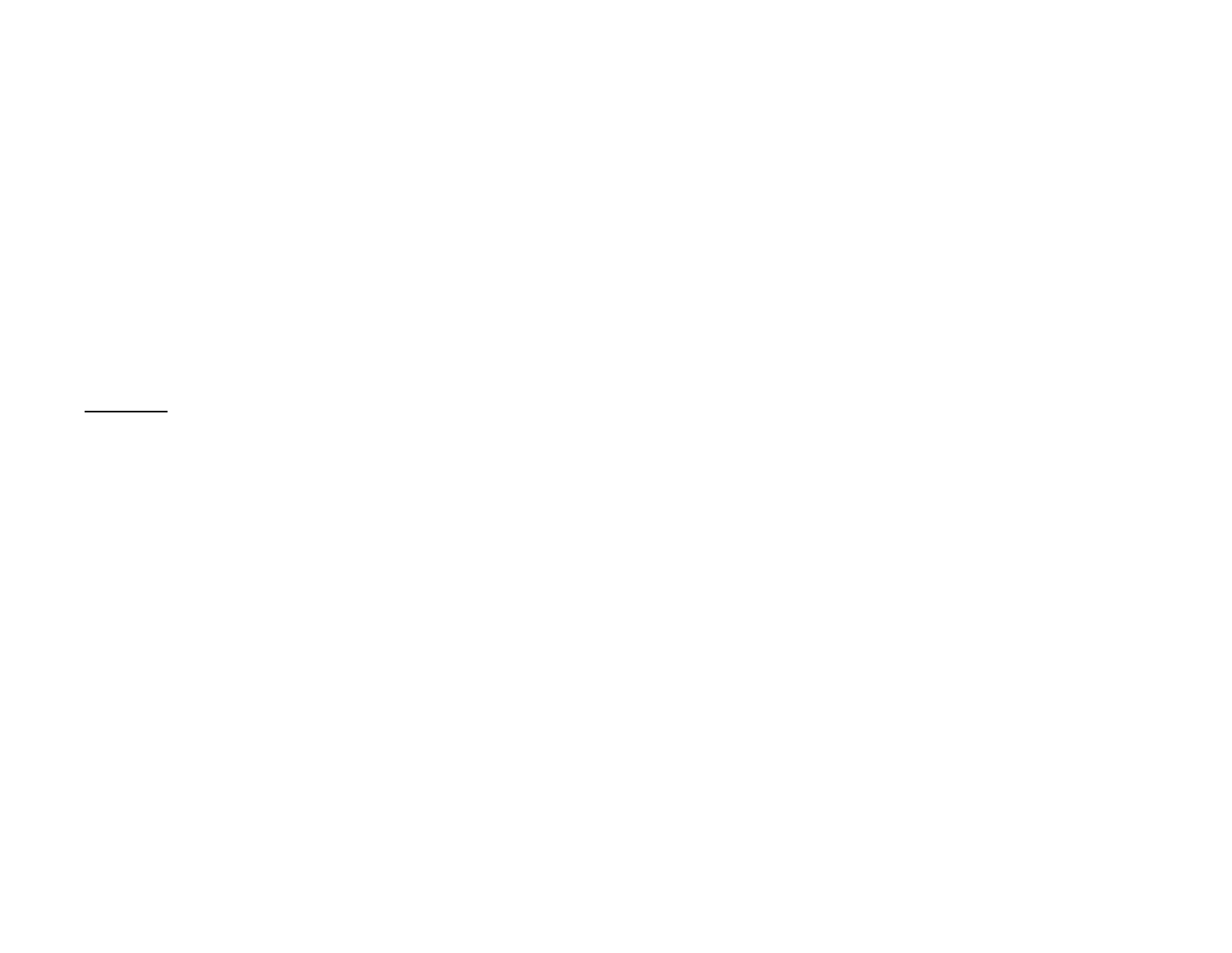1 = Police 3 = Arrest 2 = Arrival on Police 3 = Arrest 2 = Arrival on Police 3 = Controversial violent Police

 $(n)$  announcement by announcement by authority figure (e.g. court decision)

 $\mathbf{R} = \mathbf{S}$  incident (e.g. Kent State) 10  $\mathbf{R}$